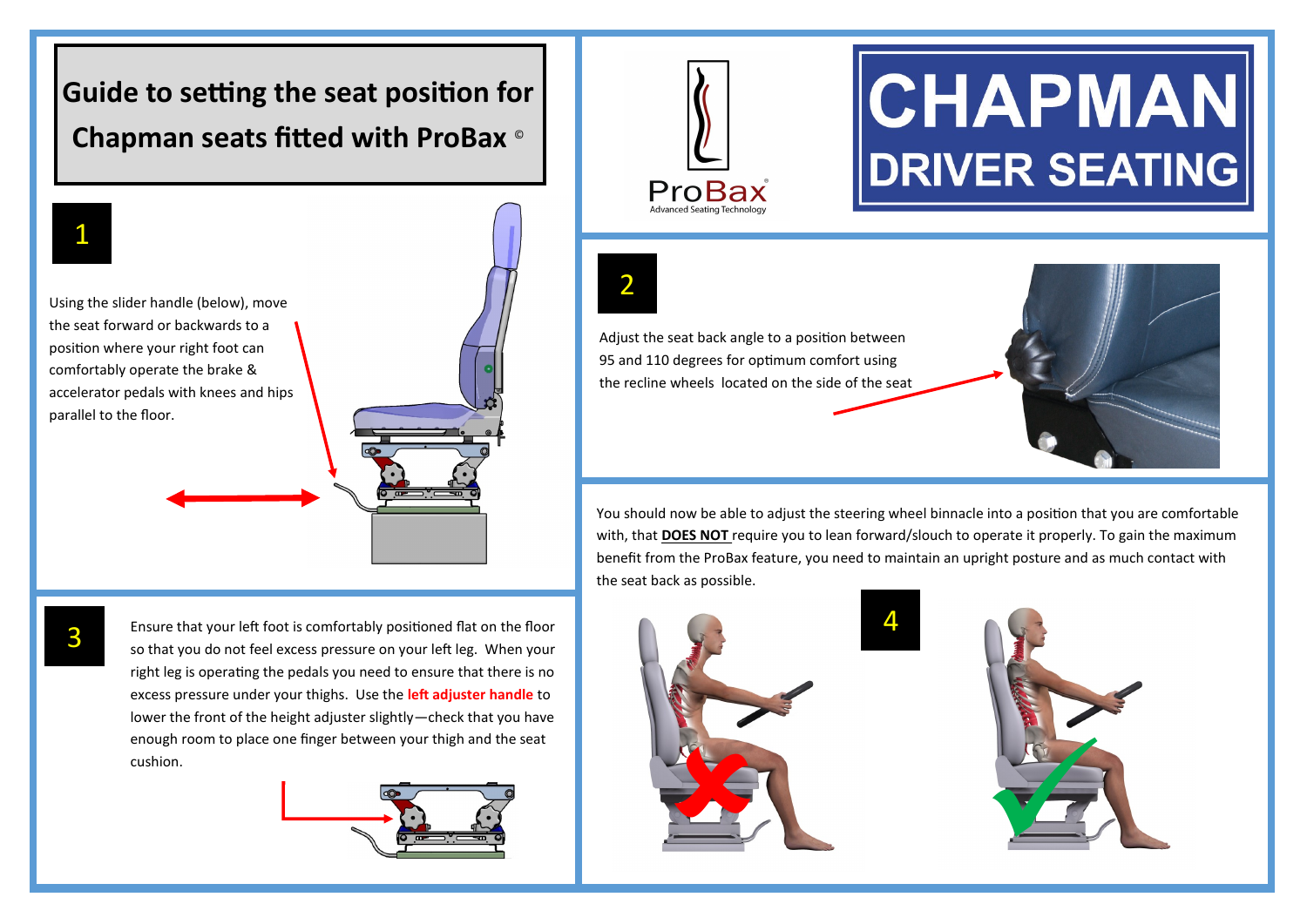### **ProBax**© **Advanced Seating Technology**

## CHAPMAN **DRIVER SEATING**

#### **What is ProBax ?**

ProBax is a patented system of foam inserts located in the seat base cushion. The geometrical design and location of the inserts are unique for each seat base and the ProBax system is individually developed for each application—in this case the Chapman Nova Urban range.

The ProBax foam is then manufactured under license by, in this case Chapman based on the current mould tooling and design.

#### **How does ProBax Work ?**

The average human head weighs 9.5lbs and needs to be supported by the spine. To do this the spine has a natural "S" shaped curve.

Conventional seats let the pelvis of the seat user to rotate backwards into a position where the spine has an unhealthy "C" shape.

This "C" shaped posture causes the head and shoulders to fall forward leading to muscle ache and discomfort - ProBax prevents the pelvis from rotating backwards when sitting leaving the seat user to sit in a more upright, natural and healthy posture.

Human anatomy allows ProBax to work for 95% of the population.

The "S" shaped curve greatly reduces strain on the neck and back

It improves blood and oxygen flow through the body and reduces muscle fatigue and cramps

ProBax transfers weight through the spine and the seat base and NOT through the muscles or the back of the seat. The head and shoulders DO NOT fall forward in ProBax seats. Line of sight and digestion are improved by better posture.

#### **CONVENTIONAL SEAT**

Slumped seated posture

"C" Shaped Spine

Kyphotic Shape





**ProBax © SEAT**

Natural seated posture

"S" Shaped Spine

Lordotic Shape